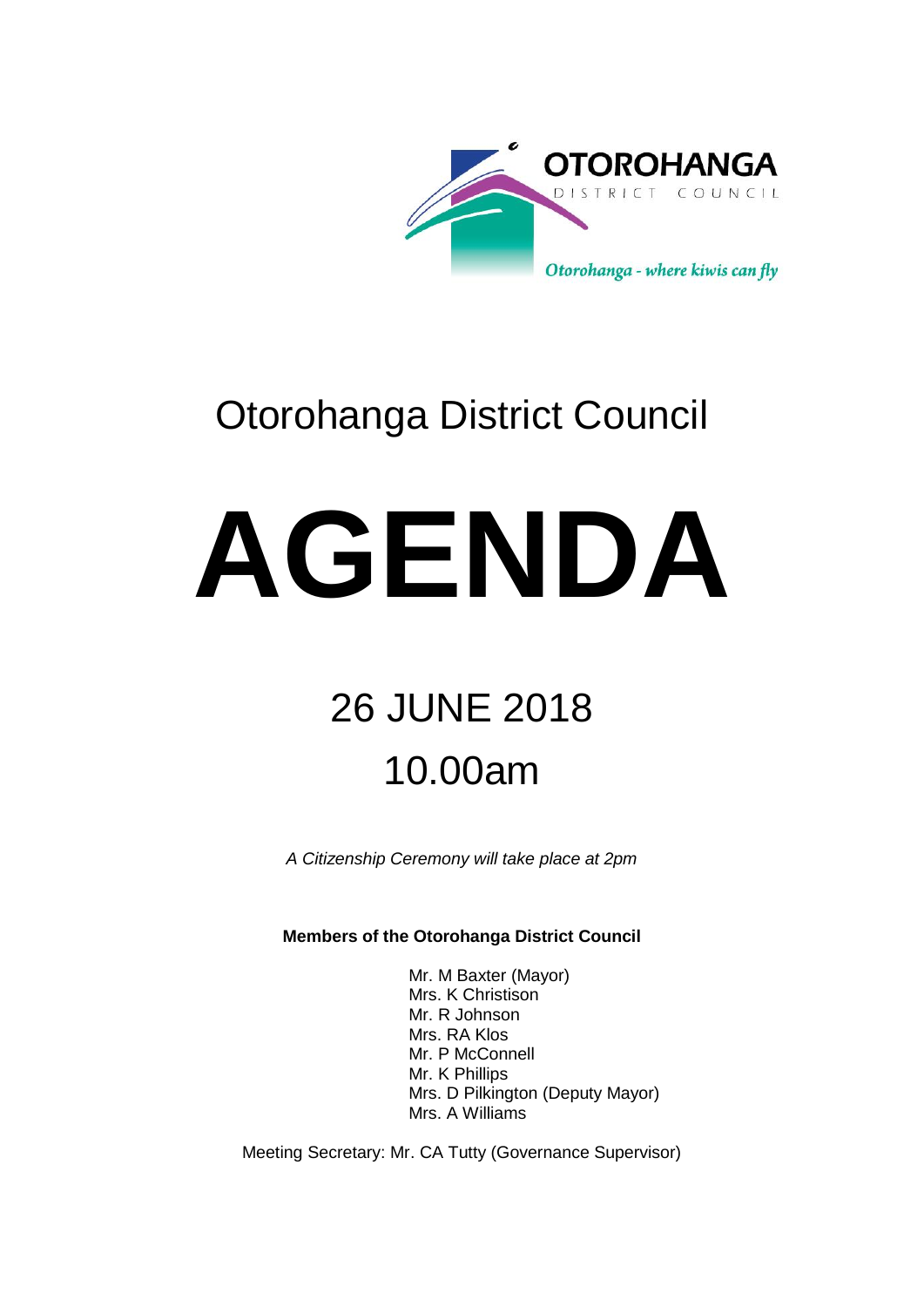#### **OTOROHANGA DISTRICT COUNCIL**

26 June 2018

Notice is hereby given that an Ordinary meeting of the Otorohanga District Council will be held in the Council Chambers, 17 Maniapoto Street, Otorohanga on Tuesday 26 June 2018 commencing at 10am.

19 June 2018

|                               |                                                   |                                                                                                                                                           | <b>DC Clibbery</b><br><b>CHIEF EXECUTIVE</b> |
|-------------------------------|---------------------------------------------------|-----------------------------------------------------------------------------------------------------------------------------------------------------------|----------------------------------------------|
|                               |                                                   | <b>AGENDA</b>                                                                                                                                             |                                              |
| <b>ORDER OF BUSINESS:</b>     |                                                   |                                                                                                                                                           |                                              |
| <b>ITEM</b><br><b>PRESENT</b> | <b>PRECIS</b>                                     |                                                                                                                                                           | <b>PAGE</b><br>1                             |
| <b>IN ATTENDANCE</b>          |                                                   |                                                                                                                                                           | 1                                            |
| <b>APOLOGIES</b>              |                                                   |                                                                                                                                                           | 1                                            |
| <b>OPENING PRAYER</b>         |                                                   |                                                                                                                                                           | 1                                            |
|                               | PUBLIC FORUM (UP TO 30 MINUTES)                   |                                                                                                                                                           | 1                                            |
|                               | <b>ITEMS TO BE CONSIDERED IN GENERAL BUSINESS</b> |                                                                                                                                                           | 1                                            |
|                               |                                                   | <b>CONFIRMATION OF MINUTES - OTOROHANGA DISTRICT COUNCIL 15 MAY 2018</b><br>OTOROHANGA DISTRICT COUNCIL 29 MAY 2018<br>KAWHIA COMMUNITY BOARD 8 JUNE 2018 | 1<br>1<br>1                                  |
|                               | OTOROHANGA COMMUNITY BOARD 14 JUNE 2018           |                                                                                                                                                           | 1                                            |
| <b>MATTERS ARISING</b>        | DECLARATION OF CONFLICTS OF INTEREST              |                                                                                                                                                           | 1                                            |
| <b>REPORTS</b>                |                                                   |                                                                                                                                                           |                                              |
| <b>ITEM 268</b>               |                                                   | <b>REPRESENTATION REVIEW FOR 2019 ELECTIONS</b>                                                                                                           | $\mathbf{2}$                                 |
| <b>ITEM 269</b>               | <b>LONG TERM PLAN 2018-28</b>                     |                                                                                                                                                           | 8                                            |
| <b>ITEM 270</b>               | <b>RATES RESOLUTION 2018/19</b>                   |                                                                                                                                                           | 11                                           |
| <b>ITEM 271</b>               | <b>MATTERS REFERRED 15 MAY 2018</b>               |                                                                                                                                                           | 17                                           |
| <b>GENERAL</b>                |                                                   |                                                                                                                                                           | 17                                           |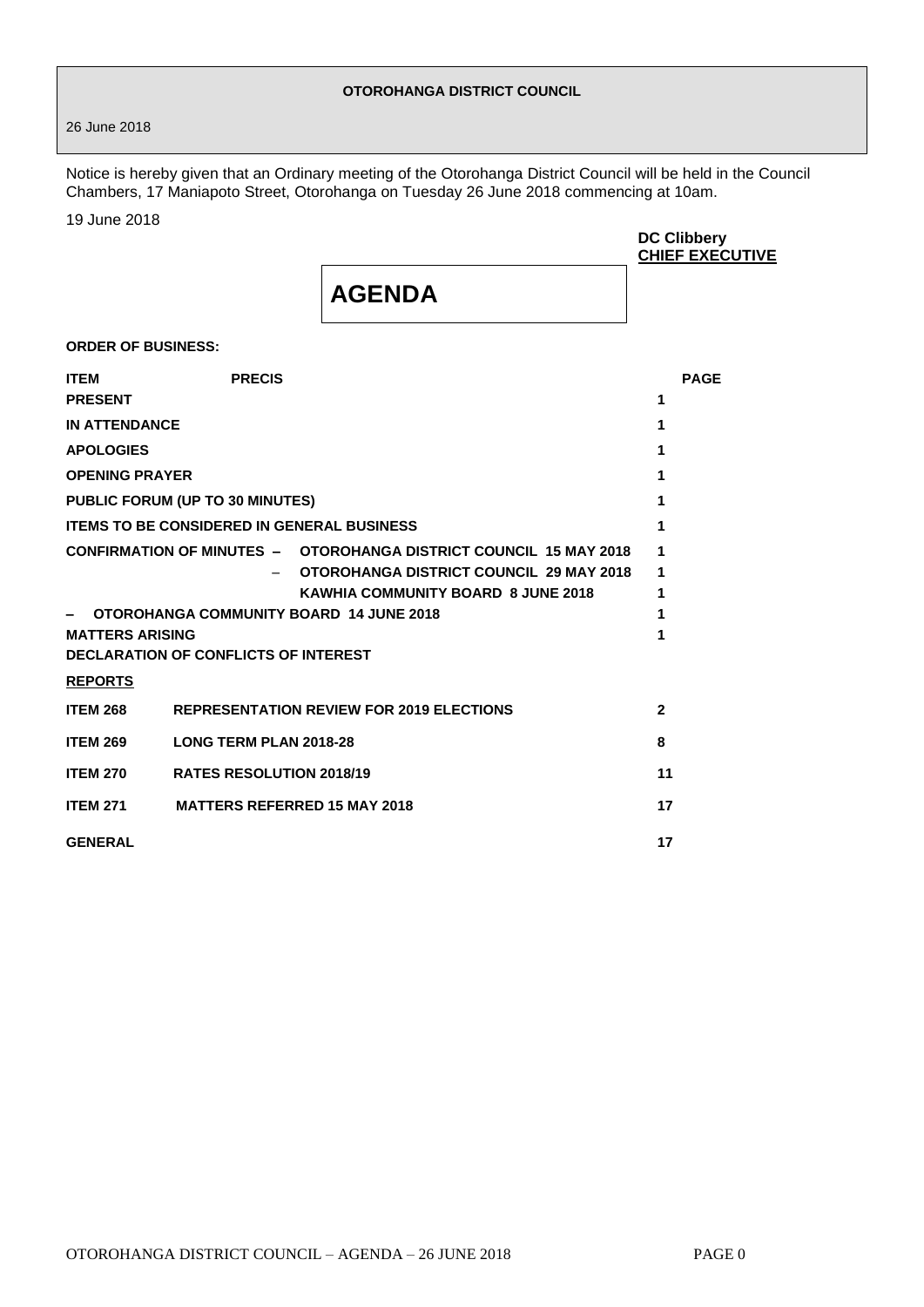**PRESENT**

**IN ATTENDANCE**

**APOLOGIES**

**OPENING PRAYER**

**PUBLIC FORUM (UP TO 30 MINUTES)** 

**ITEMS TO BE CONSIDERED IN GENERAL BUSINESS**

**CONFIRMATION OF MINUTES – OTOROHANGA DISTRICT COUNCIL – 15 MAY 2018 – OTOROHANGA DISTRICT COUNCIL – 29 MAY 2018**

- - **– KAWHIA COMMUNITY BOARD – 8 JUNE 2018 – OTOROHANGA COMMUNITY BOARD – 14 JUNE 2018**

**MATTERS ARISING DECLARATION OF CONFLICTS OF INTEREST**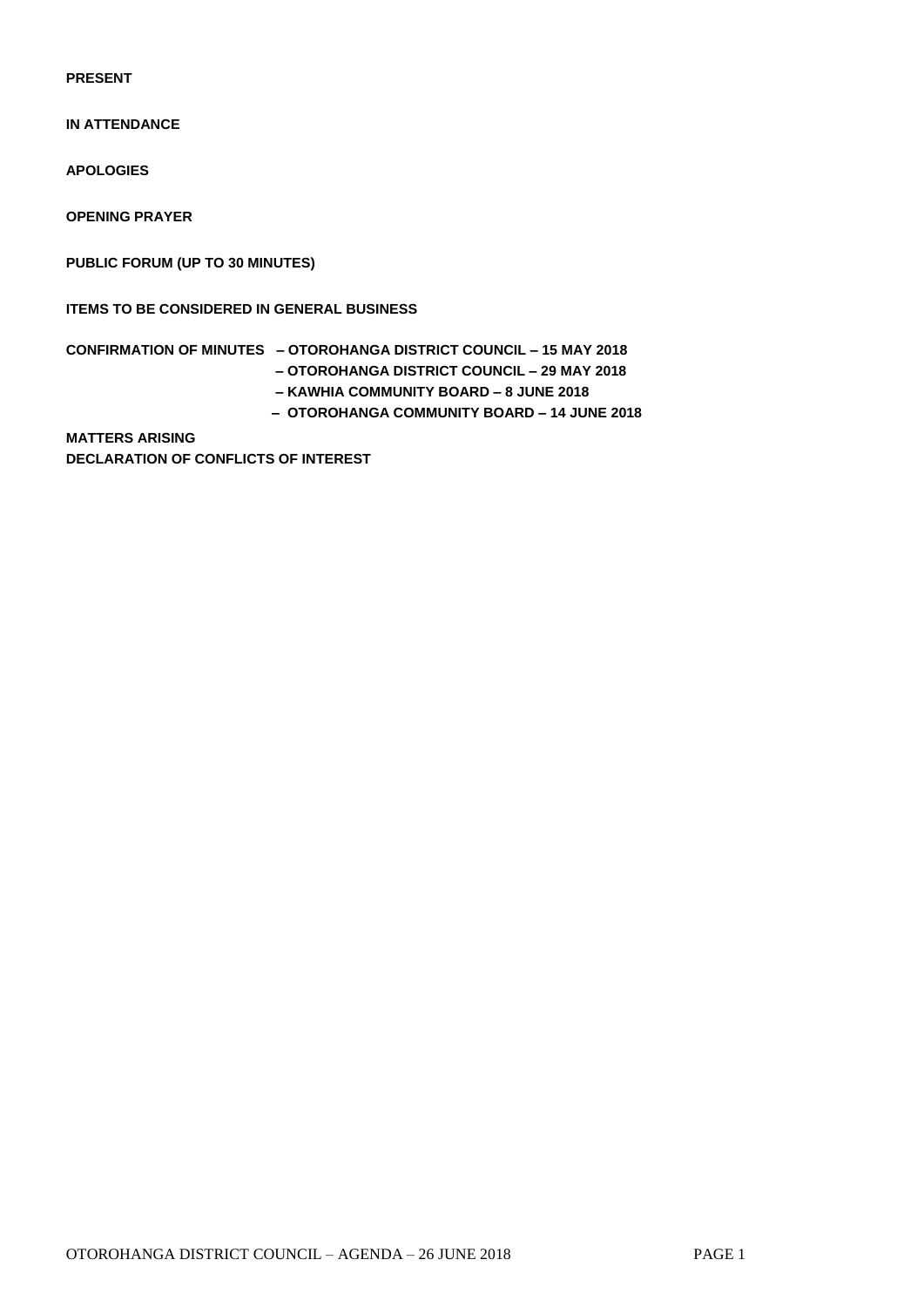#### **ITEM 268 REPRESENTATION REVIEW FOR 2019 ELECTIONS**

**To: His Worship the Mayor and Councillors Otorohanga District Council From: Chief Executive**

**Date: 26 June 2018**

#### **Relevant Community Outcomes**

Foster an involved and engaged Community

#### **Executive Summary**

The Local Electoral Act 2001('LEA') requires that the representation arrangements of each local authority and community board be publicly reviewed at least once every six years. No review was undertaken prior to the 2016 elections and therefore we are obliged to undertake a review prior to the 2019 elections.

The LEA requires that there be no greater than a +/- 10% variation in the ratio of population to elected members for each ward.

#### **Staff Recommendation**

It is suggested that the following resolutions be adopted in accordance with Sections 19H and 19J of the Local Electoral Act 2001:

1. That the Kawhia and Otorohanga Community Boards be retained.

*Explanation: Council believes that the Community Boards provide a valuable linkage between Council and the Otorohanga and Kawhia communities.*

2. That the two subdivisions within the Kawhia Community Board be retained. The names of the Subdivisions, the boundaries of the Subdivisions, and the number of members to be elected by the Electors of each Subdivision are:

| <b>SUBDIVISION</b> | <b>BOUNDARIES OF EACH</b> | NO. OF         |
|--------------------|---------------------------|----------------|
|                    | <b>SUBDIVISION SHOWN</b>  | <b>ELECTED</b> |
|                    | $ON$                      | <b>MEMBERS</b> |
| Kawhia             | SO 58099                  | з              |
| Aotea              | SO 374677                 |                |
|                    | TOTAL                     |                |

- 3. That no subdivisions for electoral purposes are required within the Otorohanga Community.
- 4. That existing representation arrangements (4 community board members elected at large and 2 appointed members) be retained for the Otorohanga Community.
- 5. That Council (including the Mayor) shall have a total membership of eight persons.
- 6. That the Council (other than the Mayor) shall be elected by the electors of each Ward of the District.
- 7. That the names of the Wards, the boundaries of the Wards, and the number of members to be elected by the Electors of each Ward are: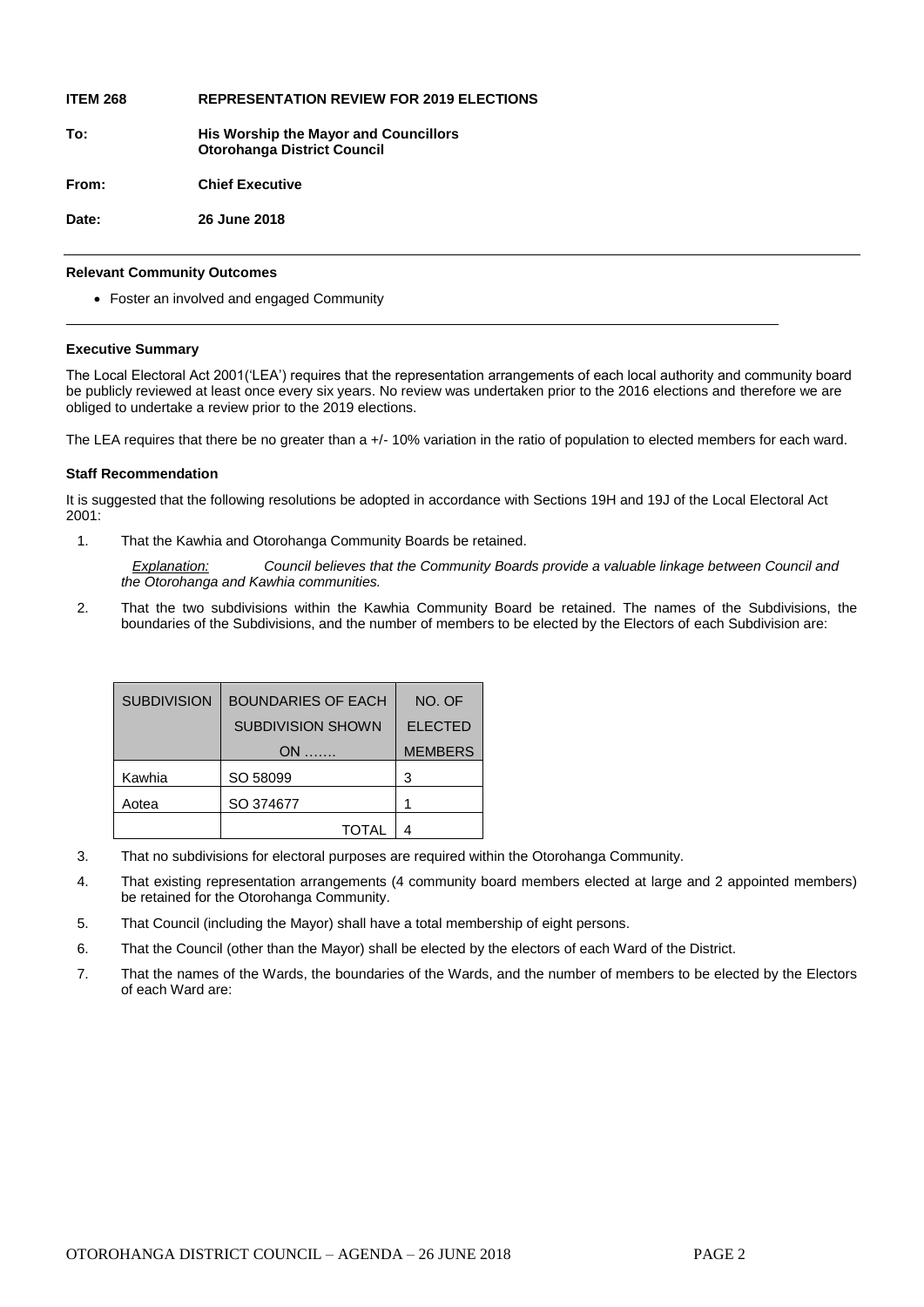| <b>WARD</b>       | <b>BOUNDARIES OF EACH</b> | NO. OF         |
|-------------------|---------------------------|----------------|
|                   | <b>SUBDIVISION SHOWN</b>  | <b>MEMBERS</b> |
|                   | $ON$                      |                |
| Kawhia/Tihiroa    | LG-018-2013-W-2           | 2              |
| Kiokio/ Korakonui | LG-018-2013-W-3           |                |
| Otorohanga        | SO 374679                 | 2              |
| Waipa             | SO 59039                  |                |
| Wharepuhunga      | LG-018-2013-W-4           |                |
|                   | <b>TOTAL</b>              |                |

#### **Report Discussion**

Section 19H of the Local Electoral Act 2001 ('LEA') provides that all Councils must conduct a review of their representation arrangements no less than once every six years. Because no such review was undertaken prior to the 2016 elections we are now required to conduct a review prior to the 2019 elections. The results of this review of representation must be publicly notified by 8<sup>th</sup> September 2018. The public has a right to submit on the review and to have submissions heard by Council. Council's decision on any submission can be appealed to the Local Government Commission.

The representation review needs to cover a range of issues. The previous Council considered the choice of electoral system to be used (FPP); the non inclusion of Maori Wards, and confirmed other mechanical details (the use of postal voting and progressive vote counting). These matters cannot now be revisited for any changes to have effect in the 2019 elections. If there is a wish to revise these matters, then consultation would need to commence at least two years prior to the 2022 elections to meet the statutory timeframes.

Other matters remaining to be considered and resolved are:

- The structure of community boards: and
- The requirement for achieving a fair representation of electors and effective representation of communities of interest. In particular this includes the requirement that there be no greater than a +/- 10% variation in the ratio of population to elected members for each ward when compared to the District as a whole.

#### **Community Boards**

The Council is required by Section 19J(1) of the LEA, whenever reviewing its own representation arrangements, to also undertake a review of community boards. The review is intended to be zero-based, and therefore provides a process whereby a territorial authority can propose the constitution of new boards or the disestablishment of existing boards.

In carrying out such a review two levels of decision are required –

- Whether there should be community boards; and
- If so, the nature of the community and structure of the community board.

In undertaking the community board review, the Council is required to have regard to the criteria which apply to reorganisation proposals under the Local Government Act 2002 ('LGA'), to the extent that they are appropriate to community boards.

In considering the rural nature of Otorohanga District, the urban areas of Otorohanga, Kawhia and Aotea stand out as potentially meriting community boards. The table below therefore considers each of these areas against the relevant criteria of the LGA.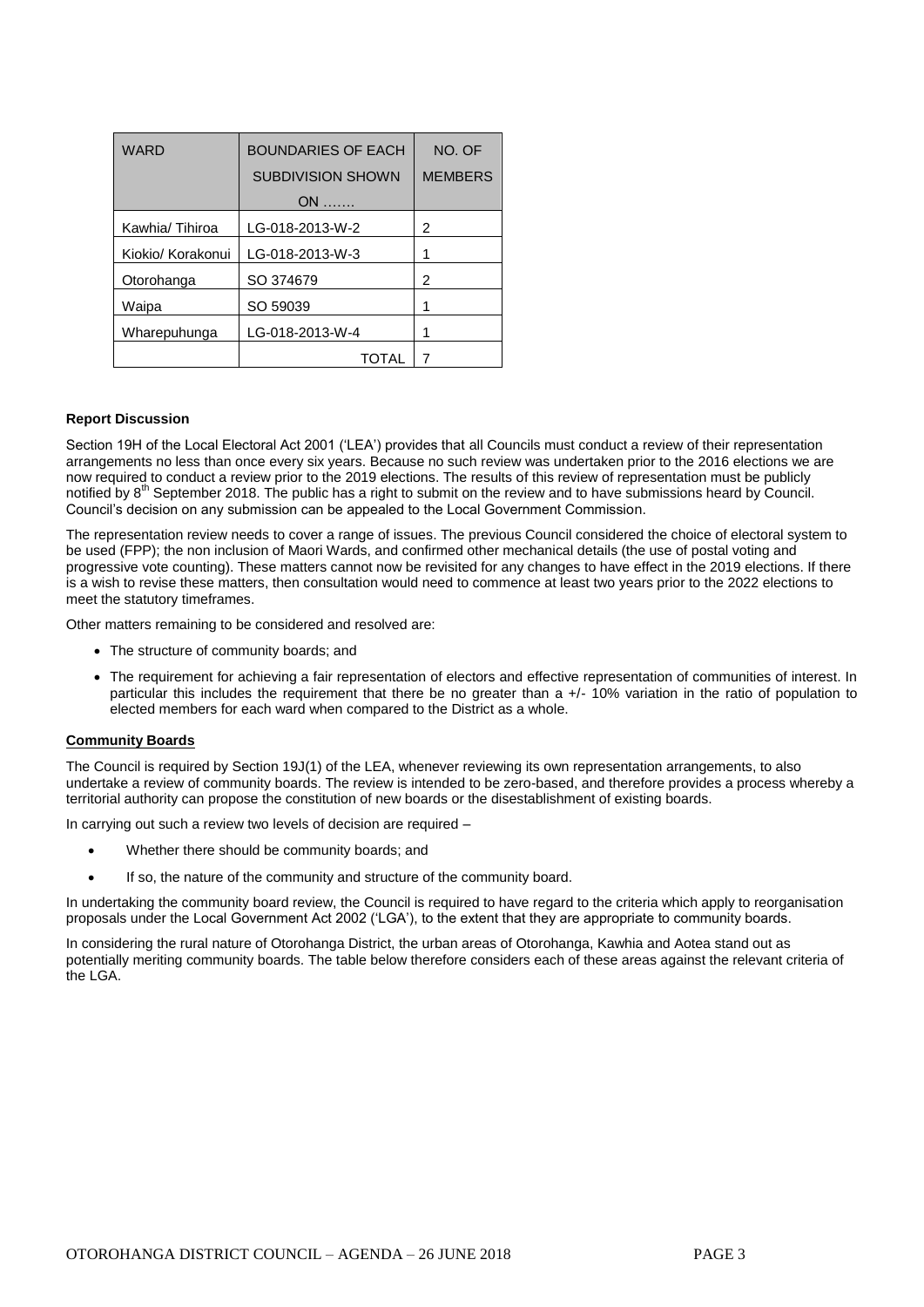| <b>CRITERIA</b>                                                                                                                                                       | <b>OTOROHANGA</b>                                                                                                                                                                                                                                                                                                                                                                                                                                                                                        | <b>KAWHIA</b>                                                                                                                                                                                                                                                                                                                                                                                                                                                                                                                     | <b>AOTEA</b>                                                                                                                                                                                                        |
|-----------------------------------------------------------------------------------------------------------------------------------------------------------------------|----------------------------------------------------------------------------------------------------------------------------------------------------------------------------------------------------------------------------------------------------------------------------------------------------------------------------------------------------------------------------------------------------------------------------------------------------------------------------------------------------------|-----------------------------------------------------------------------------------------------------------------------------------------------------------------------------------------------------------------------------------------------------------------------------------------------------------------------------------------------------------------------------------------------------------------------------------------------------------------------------------------------------------------------------------|---------------------------------------------------------------------------------------------------------------------------------------------------------------------------------------------------------------------|
| Will the proposal promote<br>the good local<br>government of the District<br>and community<br>concerned?                                                              | Arguably yes. The ability<br>of the Council to<br>understand issues facing<br>urban communities, and<br>to provide appropriate<br>services to them, has<br>potential to be enhanced<br>by a community board for<br>Otorohanga.<br>It is however also<br>recognised that the<br>existing (and proposed<br>continuing) ward system<br>ensures that the<br>Otorohanga urban<br>community has two<br>Council representatives,<br>and it might be suggested<br>that this is sufficient for<br>that community. | Yes. The ability of the Council to understand issues<br>facing urban coastal communities, and to provide<br>appropriate services to these communities, will be<br>enhanced by the existence of community board<br>representation.<br>The existing (and proposed continuing) ward system<br>could conceivably result in neither of the Councillors for<br>the Kawhia-Tihiroa Ward having strong affiliations to<br>Kawhia or Aotea, and in this circumstance a community<br>board could partially address this representation gap. |                                                                                                                                                                                                                     |
| Would the District and the<br>Community have the<br>resources necessary to<br>enable them to carry out<br>their respective<br>responsibilities, duties<br>and powers? | Yes.                                                                                                                                                                                                                                                                                                                                                                                                                                                                                                     | The Kawhia Community<br>Board are very aware of<br>the need to keep costs to<br>a minimum, however in a<br>community where an<br>additional \$12,000<br>expenditure equates to a<br>1% rate increase the cost<br>of the community board<br>(\$49,500 local share) may<br>be considered<br>disproportionate.                                                                                                                                                                                                                       | No. Aotea is still a very<br>small community. Based<br>on Kawhia's experience it<br>is likely that the cost of a<br>separate community<br>board for Aotea would<br>place too great a burden<br>on Aotea ratepayers. |
| Would the community<br>encompass an area that<br>is appropriate for the<br>efficient and effective<br>exercise of its<br>responsibilities, duties<br>and powers?      | Yes.                                                                                                                                                                                                                                                                                                                                                                                                                                                                                                     | Yes, though perhaps<br>marginal.                                                                                                                                                                                                                                                                                                                                                                                                                                                                                                  | No, the community is too<br>small, with too few issues<br>to permit efficient exercise<br>of its responsibilities and<br>powers.                                                                                    |
| Would the district and<br>community contain a<br>sufficiently distinct<br>community (or<br>communities) of interest?                                                  | Yes, the urban area of<br>Otorohanga is quite<br>distinct from the<br>surrounding rural areas.                                                                                                                                                                                                                                                                                                                                                                                                           | Yes, although as noted above, that Kawhia and Aotea<br>are separate communities they have some<br>commonalities.                                                                                                                                                                                                                                                                                                                                                                                                                  |                                                                                                                                                                                                                     |
| Would the district and<br>community be able to<br>meet the decision-making<br>requirements of the Act?                                                                | Yes.                                                                                                                                                                                                                                                                                                                                                                                                                                                                                                     | Yes, notwithstanding the<br>resource issues referred<br>to above.                                                                                                                                                                                                                                                                                                                                                                                                                                                                 | No, resource constraints<br>may inhibit the ability of<br>the community to achieve<br>the decision-making<br>requirements of the LGA.                                                                               |

Based on the above criteria it is believed that Council could justifiably confirm that community boards continue to for the Kawhia and Otorohanga communities.

The establishment or continuance of any particular Community Boards that meet these criteria is however at the discretion of Council. The meeting of the aforementioned LGA criteria does not mean that such Boards have to be established. There are many communities in other districts which could meet these criteria, but which don't have Community Boards.

At the representation review conducted in 2006 the Kawhia Community Board was extended to include the Aotea community. This option has benefits for both communities. The enhanced representation of Aotea promotes good local government, and the costs of the KCB is shared amongst a wider population.

The officially estimated usually resident population of Aotea and Kawhia, as determined by Statistics New Zealand, is 40 and 360 respectively. Therefore in order to obtain completely equal representation between Aotea and Kawhia nine representatives would be required for Kawhia for every one representative in Aotea. Even taking into account the +/- 10% variation allowed for by the Act, a ratio of 9 Kawhia representatives for every one Aotea representative is necessary. Such a high level of representation for such small communities is not considered appropriate or efficient. Similarly, having elections at large – and therefore running the risk that there would be no Aotea representative – is unlikely to be acceptable to the Aotea community.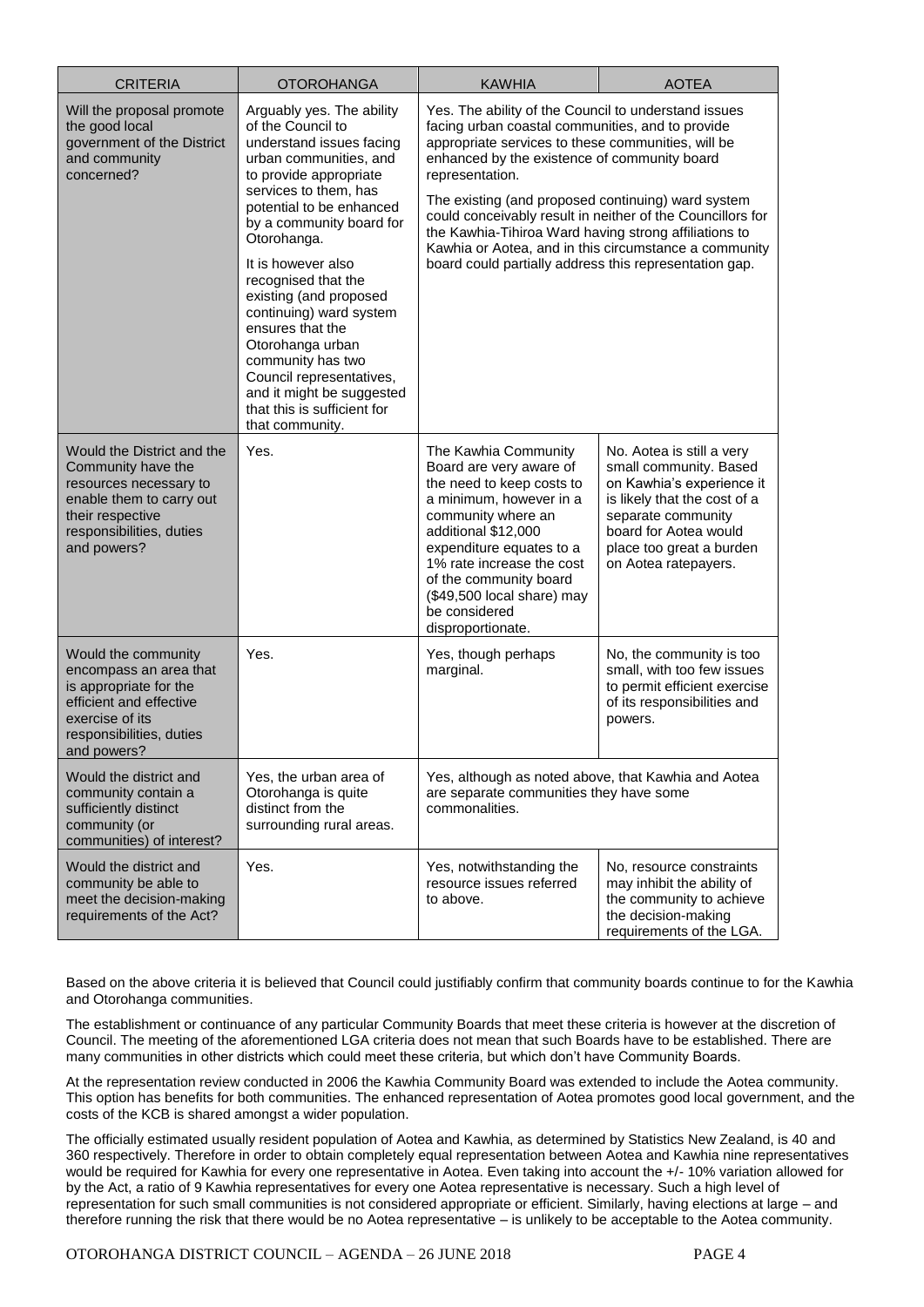When the Kawhia Community Board was extended to include Aotea after the 2006 representation review the number of elected members was increased by one to allow for the elected member representing the Aotea subdivision, resulting in 4 elected members for the Kawhia subdivision and 1 for Aotea. It was considered at the 2012 Representation review this level of representation was too high for a community of only 400 people.

Subsequent consultation during the 2012 representation review resulted in the Kawhia Community Board being reduced to 4 members, being 3 elected members for the Kawhia subdivision and 1 for Aotea. It was believed that due to the small population this will give sufficient representation. This did not comply with the +/- 10% rule, but qualified for the one allowable exception as set out below.

The LEA provides that if a territorial authority considers that effective representation of an island or isolated community requires representation that does not comply with the +/- 10% rule then it may distribute representation accordingly. This provision has not been widely used (if at all); however in the case of the Aotea Community it is possible to make a case that the physical separation of Aotea from Kawhia justifies a departure. In addition it is noted that:

- The use of a percentage variance rule for a low population community may not be entirely appropriate (e.g. each Kawhia representative will represent only 80 more people than the Aotea representative, which is hardly material);
- The estimated usually resident population (in both Aotea ad Kawhia) does not reflect the number of ratepayers in each community.

For the above reasons it is considered that the two subdivisions, based on the existing Kawhia and Aotea communities are appropriate.

#### **Basis of Election**

The LEA requires that each territorial authority has a mayor, who is elected 'at large' by the electors of the District as a whole.

The LEA also requires that each territorial authority must consist of between 6 and 30 members in total, including the mayor.

In accordance with Section 19C of the LEA a territorial authority may be divided into wards for electoral purposes, with the electors of each ward electing at least one member of that authority. Other additional members of the local authority can however be elected 'at large' by the electors of the district as a whole.

If no wards are established all members of the local authority will be elected 'at large' by the electors of the District as a whole.

Section 19H of the LEA requires a territorial authority to determine by resolution the number of councillors, details of wards (if any) and numbers of councillors associated with those wards.

The legislation is neutral on whether a territorial authority needs to be divided into wards. General characteristics of territorial authorities that have opted for elections at large include:

- 1. The district has a relatively compact geographic area, and/or
- 2. A shared common community of interest at the district level, and/or
- 3. Communities of interest that are spread across the district rather than being geographically distinct.

It has been the view of previous councils that the Otorohanga District does not strongly conform with these characteristics, and for that reason a ward-based election system has been adopted.

It is however recognised that selecting the basis of election is relatively subjective, and that other similar districts – a nearby example being Waitomo – have chosen a completely 'at large' approach.

Determination of the number of councillors has been driven by the fact that our district has a relatively small population, and as such it is difficult to justify having a large number of councillors.

The current number of 7 is primarily derived from the desire to define the Otorohanga township as a distinct unit for electoral purposes, and this, together with the need for the population of each ward to meet the +/- 10% rule in respect of the ratio of councillors to population effectively determines what this ratio is for our district, as follows:

- If Otorohanga (population 2870) had 1 councillor, the ratio of 2870 to 1 would require the district to have only 4 councillors, plus the mayor, which leaves the total short of the permitted minimum of 6.
- If Otorohanga (population 2870) had 3 councillors, the ratio of 956 to 1 would require the district to have at least 10 councillors, plus the mayor, which is considered to be an excessively high number of elected members for a district of this size.
- Having two councillors for Otorohanga yields a ratio of 1435:1, and as such appears a natural optimum.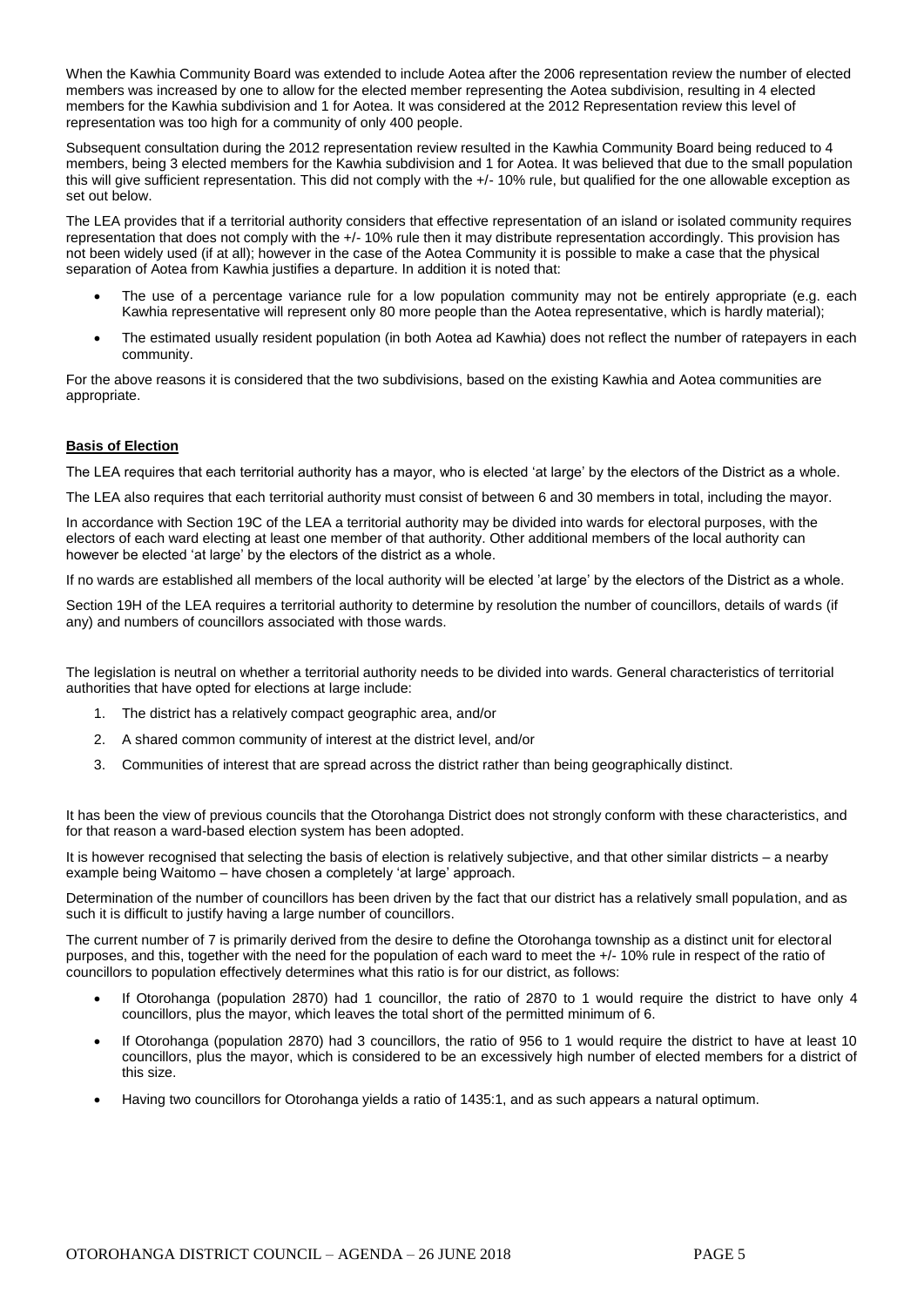#### **Ward Boundaries**

As noted above, the Local Electoral Act 2001 requires that there be no greater than a +/- 10% variation in the ratio of population to councillors for each ward when compared to the ratio for the District as a whole.

Updated estimates of resident population within each of the Council's existing wards have been received by Statistics NZ, to be used in the representation review process. This data, together with the number of councillors, the calculated resident population to councillor ratios and comparable figures prior to the 2012 representation review are presented in the table below;

| <b>Ward</b>          | June 2011<br>Population<br>Estimate | June 2017<br><b>Population</b><br>Estimate | Number of<br>Representative<br>Councillors | 2017 Population<br>per Councillor<br>(1) | % Variation of<br>(1) from District<br>average |
|----------------------|-------------------------------------|--------------------------------------------|--------------------------------------------|------------------------------------------|------------------------------------------------|
| Kawhia-Tihiroa       | 2600                                | 2930                                       | 2                                          | 1465                                     | $+1.23%$                                       |
| Kiokio-<br>Korakonui | 1520                                | 1510                                       |                                            | 1510                                     | $+4.34%$                                       |
| Otorohanga           | 2660                                | 2870                                       | 2                                          | 1435                                     | $-0.84%$                                       |
| Wharepuhunga         | 1170                                | 1310                                       |                                            | 1310                                     | $-9.48%$                                       |
| Waipa                | 1370                                | 1510                                       |                                            | 1510                                     | $+4.34%$                                       |
| <b>All District</b>  | 9320                                | 10130                                      |                                            | 1447                                     | 0.0%                                           |

*The +/- 10% rule required that the population per Councillor in each ward is within +/- 10% of the average for the District as a whole, which is 1447. As such all wards of the Otorohanga District must have population per Councillor of no less than 1302, and no more than 1592.*

As can be seen there are no deviations from the +/- 10% required by the LEA, all 6 wards being within the threshold, and therefore no boundary adjustments are necessary.

There were substantial disparities in the 2011 ward populations (and particularly of the Kawhia and Tihiroa wards) and this was remedied by combining the Tihiroa and Kawhia wards with two representative Councillors. There was also a minor boundary adjustment between the Wharepuhunga and Kiokio-Korakonui Wards to satisfy the +/- 10% rule.

Statistics NZ has confirmed the population estimates provided, and that the current situation reflects the following factors:

- The population trend data used to derive the 2017 estimates was based on the 2013 census data and subsequent population trends, as the 2018 Census data is not yet available.
- These estimates of population are largely based on extrapolation of previously observed trends, which may no longer be valid.

Whilst the table above indicates that the existing wards continue to meet the +/- 10% rule, and as such could be retained, other options for the definition of wards do of course exist. These options include combining some or all of the existing rural wards to create a smaller number of large wards will multiple councillors. If this was taken to its extreme there might be the Otorohanga Ward with two councillors and a single rural ward with 5 councillors.

Such larger wards have the advantage of providing electors with greater choice of who to vote for (which could in turn have benefits in respect of the overall quality of representation) but has the disadvantage of potentially diminishing the sense of localism that currently exists.

At present however staff are not aware of any strong overall reason or desire to change the definition of wards from what is currently in place.

#### **Next Steps**

- Council adopts resolution at meeting of  $26<sup>th</sup>$  June determining proposed representation arrangements subject to Section 19H of the Local Electoral Act 2001.
- Council gives public notice of "initial" proposal and invites submissions within 14 days of resolution subject to Section 19M (1) of the LEA.
- Submissions close not less than 1 month after public notice subject to Section 19M(2)(d) of the LEA
- If no submissions are received then proposal becomes final and public notice is given that there are no submissions subject to Section 19Y(1) of the LEA.
- If submissions are received Council considers submissions and may amend proposal within six weeks of closing date for submissions subject to Section 19N(1)(a).
- Council gives public notice of its "final" proposal within six weeks of closing date for submissions subject to Section 19N(1)(b) of the LEA.
- Appeals and objections close not less than 1 month after the date of the public notice (above) subject to Sections 19O and 19P of the LEA.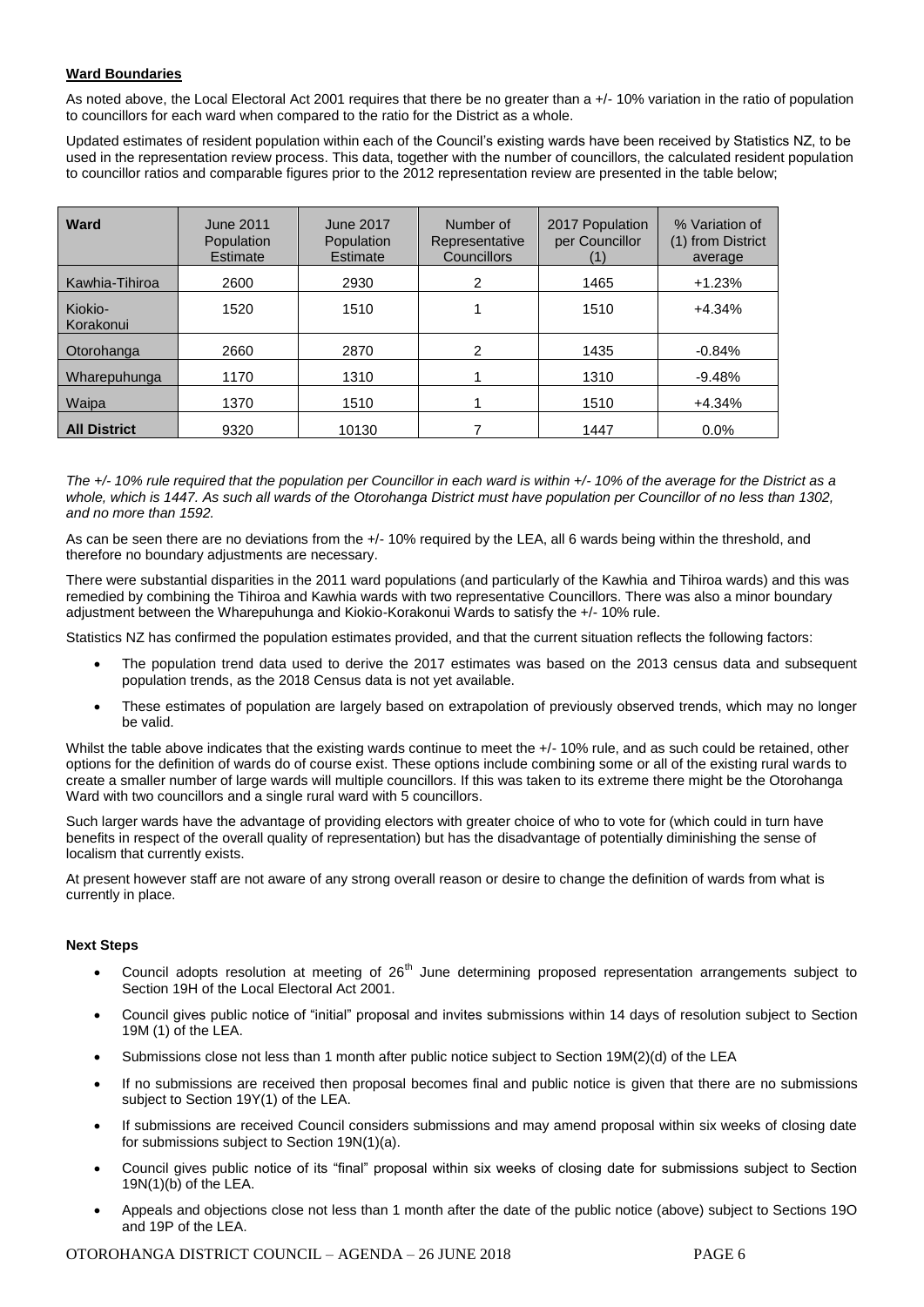- If no appeals or objections are received then proposal becomes final and public notice is given that there are no appeals/objections subject to Section 19Y(1)
- If Council receives appeals or objections these are forwarded along with other information to the Local Government Commission subject to Section 19Q and 19V(4)
- The Commission considers resolutions, submissions, appeals and objections and makes determination before 11<sup>th</sup> April in Election year subject to Section 19R of the LEA
- Determination subject to appeal to High Court on a point of law and must be lodged within 1 month of determination subject to Clause 2, Schedule 5 of the Local Government Act 2002.

**Dave Clibbery CHIEF EXECUTIVE**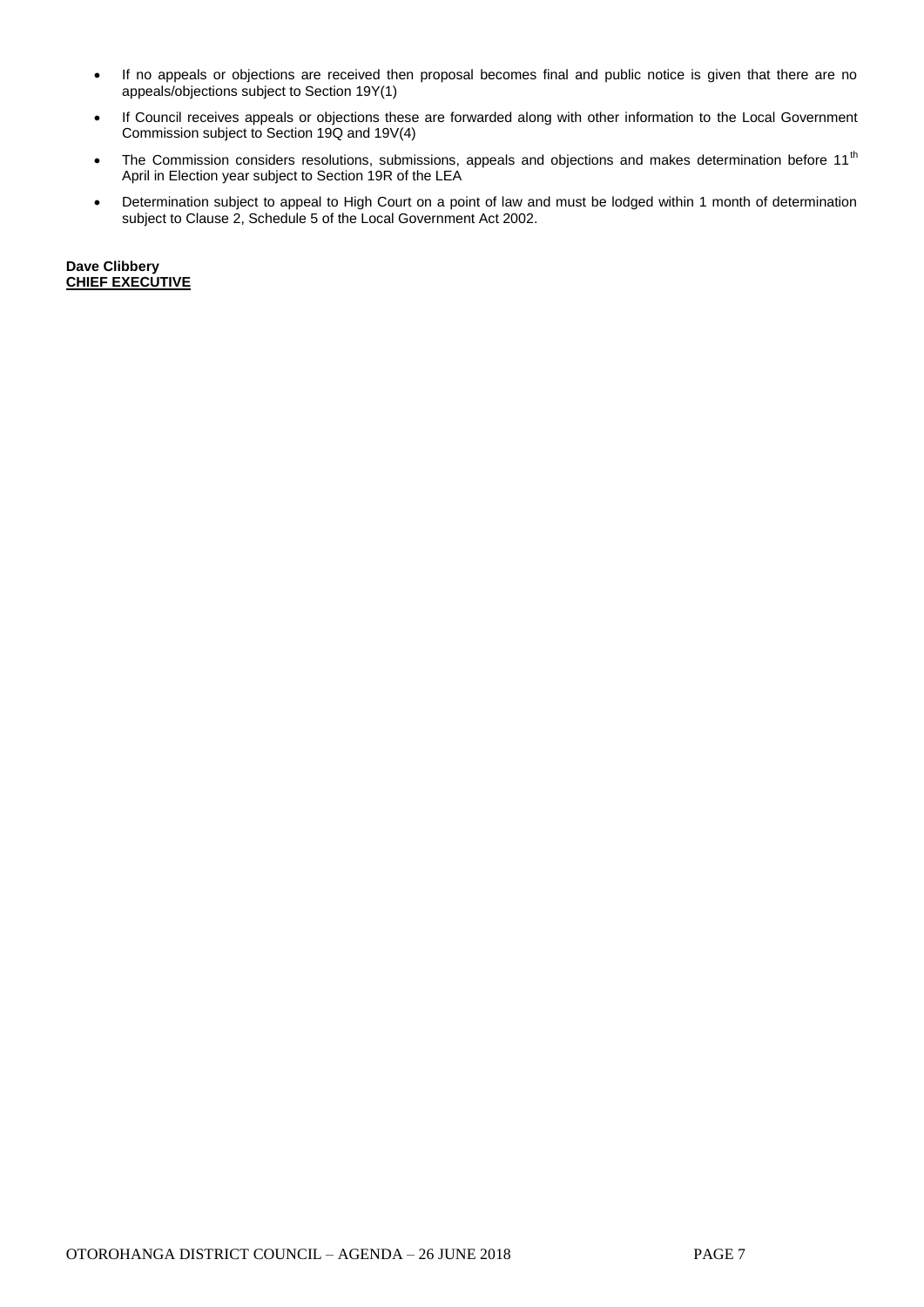**ITEM 269 LONG TERM PLAN 2018-28 To: His Worship the Mayor & Councillors Otorohanga District Council From: Finance Manager Date: 26 June 2018**

#### **Relevant Community Outcomes**

- Foster an involved and engaged community
- Ensure services and facilities meet the needs of the Community
- Manage the natural and physical environment in a sustainable manner
- Protect the special character of our harbours and their catchments

#### **Executive Summary**

The 2018-2028 Long Term Plan and Consultation Document has been subject to the Special Consultative Process and Council has considered submissions, as has a number of policies consulted on concurrently.

#### **Staff Recommendation**

It is recommended:

- That the following policies be adopted:
	- o Rates Remission Policy
	- o Revenue and Financing Policy
	- o Development Contributions Policy
	- o Policy on the Remission and Postponement of Rates on Maori Freehold Land
- That the Long Term Plan 2018-2028 be adopted.

#### **Report Discussion**

Submissions on the Long Term Plan 2018-28 and Consultation Document closed on the 21 May 2017. Council received 23 submissions of which 14 was heard. Council considered the submissions and any amendments have been incorporated into the Long Term Plan.

Council also received 2 submssions on the policies being consulted on, and the only changes related to the Policy on Remission and Postponement of Rates on Maori Freehold Land. This policy has been attached to this report with tracked changes to show where changes have been made.

The Long Term Plan has also undergone an external audit, which has not resulted in any changes being required.

The Long Term Plan has been circulated under separate cover.

#### **Brendan O'Callaghan FINANCE MANAGER**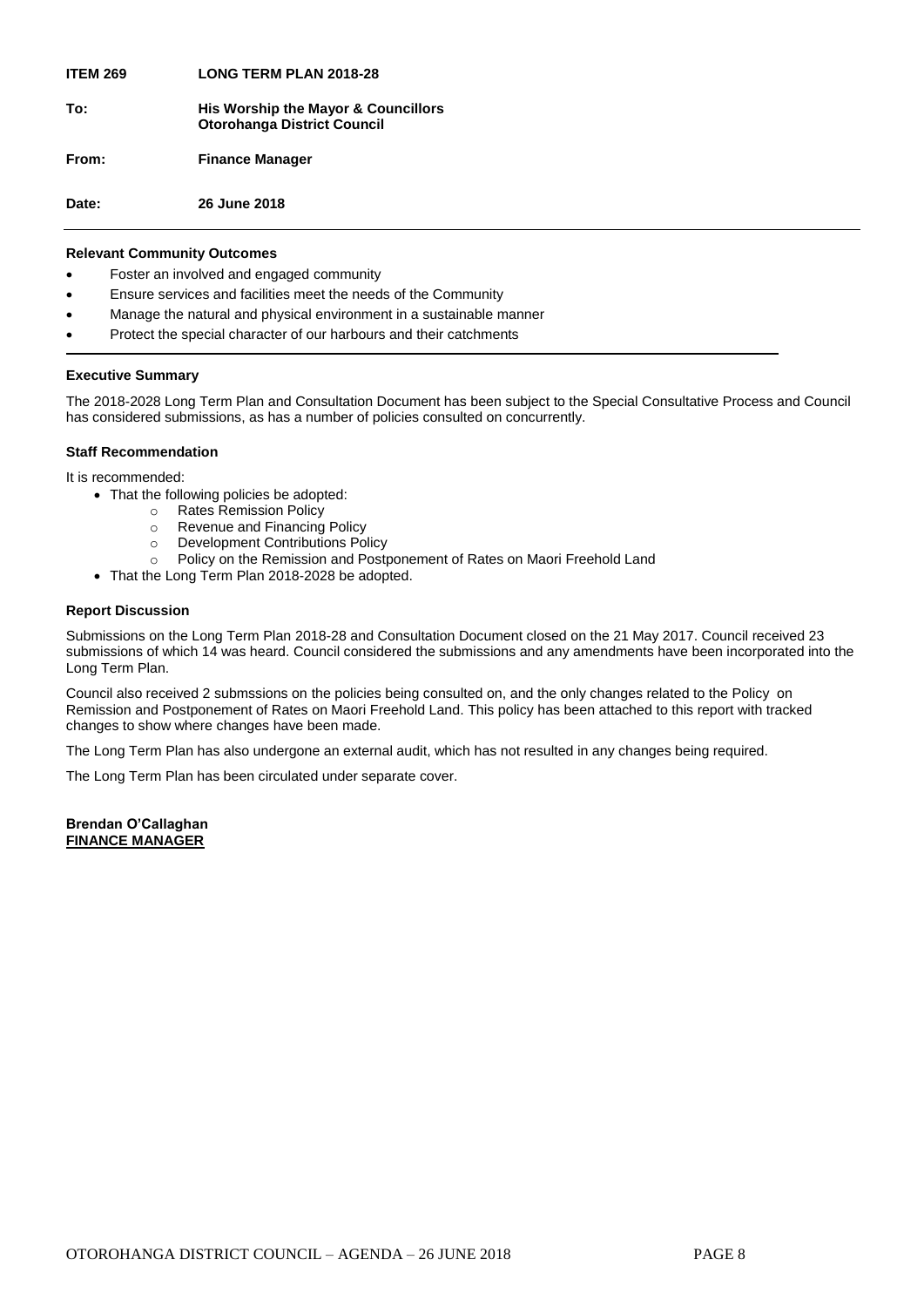#### **Remission and Postponement of Rates on Maori Freehold Land Policy**

#### *Introduction*

Maori freehold land is defined in the Local Government (Rating) Act 2002 as land whose beneficial ownership has been determined by a freehold order issued by the Maori Land Court. Only land that is the subject of such an order may qualify for remission under this policy. Whether rates are remitted in any individual case will depend on the individual circumstances of each application. The policy has been formulated for the purposes of:

Ensuring the fair and equitable collection of rates from all sectors of the community by recognising that certain Maori owned lands have particular conditions features, ownership structures, or other circumstances that make it appropriate to provide relief from rates.

Meeting the requirements of Section 102 and 108 and the matters in Schedule 11 of the Local Government Act 2002 to have a policy on the remission and postponement of rates on Maori freehold land.

#### *Objective*

–

The objectives of this policy are:

To recognise situations where there is no trust, occupier or person or owner gaining an economic or financial benefit from the land.

To set aside land that is better set aside for non-use because of its natural features (whenua rahui)recognise and take into account the importance of land for community goals relating to:

- The preservation of the natural character of the coastal environment.
- o The protection of natural features.
- o The protection of significant indigenous vegetation and significant habitats of indigenous fauna.

 $\sqrt{\mathbf{x}}$  To recognise matters related to the physical accessibility of the land.

To recognise and take account of the presence of waahi tapu that may affect the use of the land for other purposes.

To avoid further alienation of Maori Freehold Land.

To recognize and support the relationship with Maori and their culture and traditions with their ancestral land.

Where part only of a block is occupied, to grant remission for the portion of land that is not occupied.

To facilitate and encourage economic development on Maori freehold land in order to increase the productive capacity of under utilised land, thereby generating economic or financial benefit for land owners.

#### *Conditions and Criteria*

Idle and unoccupied lots

Council will place unoccupied land on the Annual Remissions List where it considers that the land:

- Is idle and is not being used for productive purpose, or may be too small to be productive;
- b) Does not generate any economic or financial benefit for any person; and
- c) Has no immediate possibility of development.
- d) The property is not situated in a residential area.

#### Unique Features

Council will place wholly or partially unoccupied Maori freehold land on the Annual Remissions List where it considers that the land:

- Contains indigenous forest of high ecological value;
- b) Provides traditional and important food source for Iwi/ hapu/ whanau;
- c) Provides a traditional and important source for cultural, medicinal and spiritual needs of Iwi/ hapu/ whanau;
- d) Has demonstrable strong spiritual and symbolic significance to Iwi/ hapu/ whanau, above and beyond that of other Maori land;
- Includes important tribal landmarks significant to Iwi/ hapu/ whanau; and/or
- f) Is an important water catchment system to Iwi/ hapu/ whanau for sustaining physical and spiritual values.

Council will also have regard to whether the land:

- a) Has road access and/or access to other services;
- b) Is contiguous with forest reserves;
- c) Is complementary to Marae Reserve Areas (as determined by the Maori Land Court);
- d) Is high land or dispersed blocks of bush land;
- e) Offers protection of low land development and investment in roads;
- f) Complements water catchment areas; or
- g) Enhances wildlife area.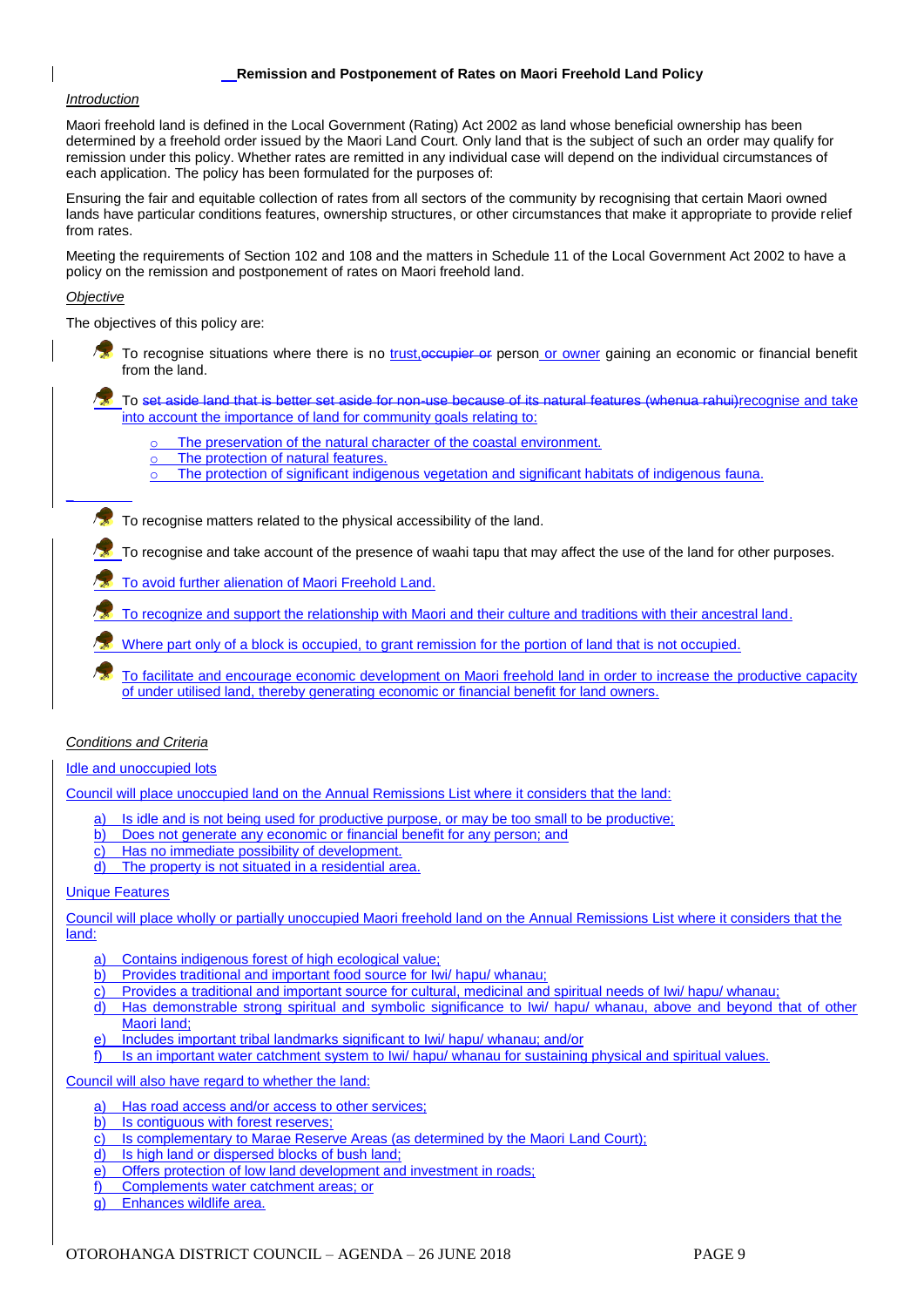Application for this remission should be made prior to commencement of the rating year. Applications made after the commencement of the rating year may be accepted at the discretion of Council.

Owners or trustees making application should include the following information in their applications:

details of the rating units involved

 $\mathcal{L}_{\mathbf{z}}$ the objectives that will be achieved by providing a remission

documentation that shows the land which is the subject of the application is Maori freehold land

Council may of its own volition investigate and grant remission of rates on any Maori freehold land in the district.

Relief, and the extent thereof, is at the sole discretion of Council and may be cancelled or reduced at any time.

Council may give a remission of up to 100% of all rates, except targeted rates set for water supply or waste disposal based on the following criteria:

The land is unoccupied and no income is derived from the use or occupation of that land, or

The land is better set aside for non-use (whenua rahui) because of its natural features, or is unoccupied, and no income is derived from the use or occupation of that land

The land is inaccessible and is unoccupied.

The property carries a best potential use value that is significantly in excess of the economic value arising from its actual use.

The property is not used for residential purposes, and its value is significantly less than the value assessed by<br>Quotable Quotable Value.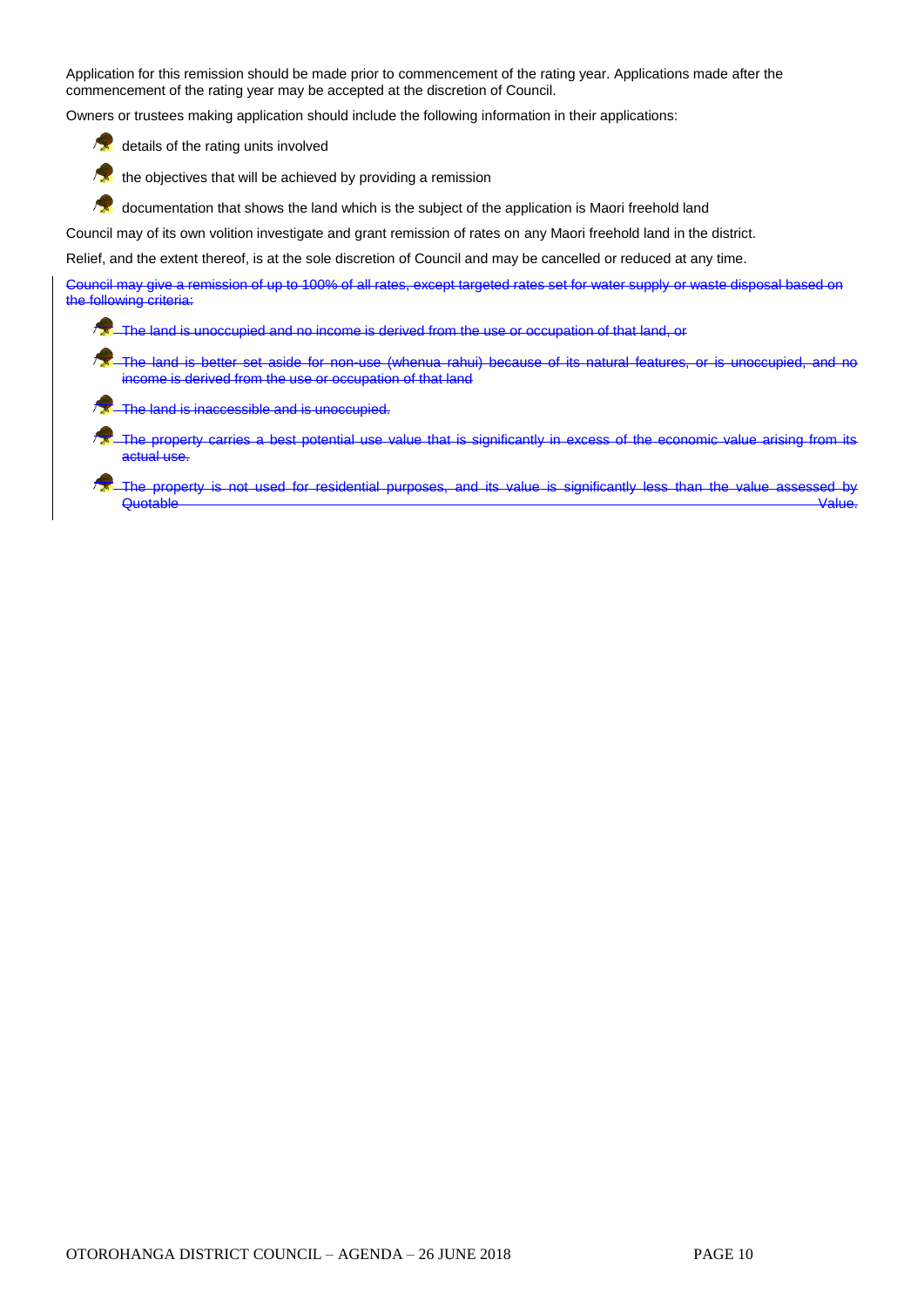#### **ITEM 270 RATES RESOLUTION 2018/19**

**To: His Worship the Mayor and Councillors Otorohanga District Council**

**From: Corporate Services Manager**

**Date: 26 June 2018**

#### **Executive Summary**

The proposed 2018/19 Rates Resolution is presented.

#### **Staff Recommendation**

#### It is recommended:

**That** the Otorohanga District Council sets the following rates under the Local Government (Rating) Act 2002, on rating units in the district for the financial year commencing 1 July 2018 and ending on 30 June 2019.

All rates and amounts are plus GST at the prevailing rate. (The prevailing rate is currently 15%)

#### **1. OTOROHANGA DISTRICT**

#### a. General Rate

A General Rate set under section 13 of the Local Government (Rating) Act 2002 of 0.0006038 cents in the dollar on the capital value of all rating units.

b. Uniform Annual General Charge

A Uniform Annual General Charge of \$422.73000 per rating unit, set under section 15 of the Local Government (Rating) Act 2002.

#### **2. OTOROHANGA RURAL**

#### a. Rural Targeted Rate

A Targeted Rate set under section 16 of the Local Government (Rating) Act 2002 of 0.0000248 cents in the dollar on the capital value of all rating units within the Otorohanga District with the exception of the Otorohanga Community and Kawhia Community areas.

b. Separate Uniform Targeted Rate

A Targeted Rate set under section 16 of the Local Government (Rating) Act 2002 of \$130.34000 per rating unit on all rating units within the Otorohanga District with the exception of the Otorohanga and Kawhia Community areas.

#### **3. OTOROHANGA COMMUNITY**

a. Otorohanga Community Targeted Rate

A Targeted Rate set under section 16 of the Local Government (Rating) Act 2002 on every rating unit within the Otorohanga Community area, assessed on a differential basis as described below:

- i. a rate of 0.0009071 cents in the dollar of capital value on every rating unit in the "commercial" category.
- ii. a rate of 0.0003628 cents in the dollar of capital value on every rating unit in the "residential" category.
- b. Otorohanga Community Uniform Targeted Rate

A Targeted Rate set under section 16 of the Local Government (Rating) Act 2002 of \$187.46000 per rating unit on all rating units within the Otorohanga Community area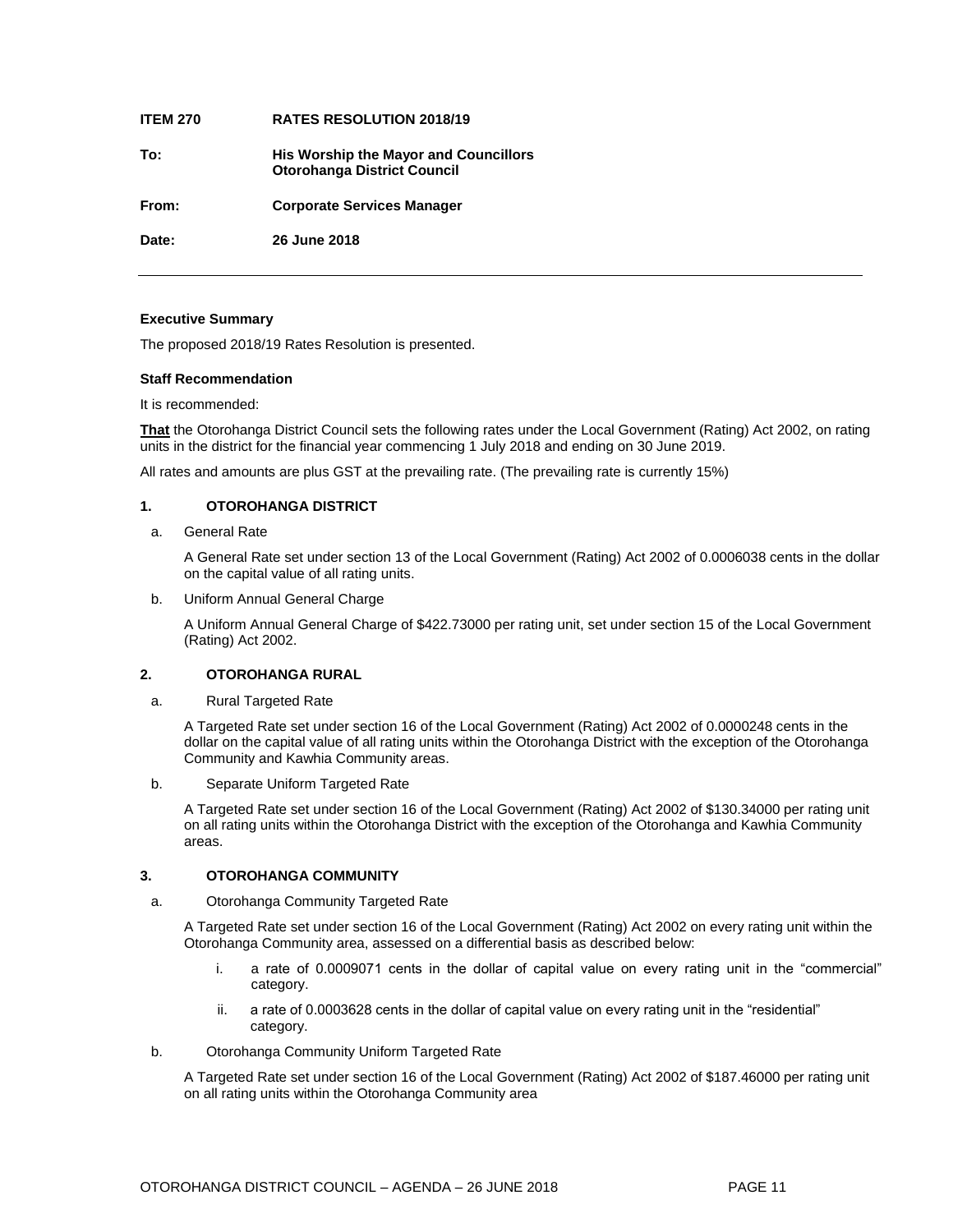#### **4. KAWHIA COMMUNITY**

#### a. Kawhia Community Targeted Rate

A Targeted Rate set under section 16 of the Local Government (Rating) Act 2002 of 0.0004318 cents in the dollar of capital value on all rating units within the Kawhia Community area.

b. Kawhia Community Uniform Targeted Rate

A Targeted Rate set under section 16 of the Local Government (Rating) Act 2002 of \$96.47000 per rating unit on all rating units within the Kawhia Community area

#### **5. TARGETED LOAN RATES**

a. Otorohanga Sewage Treatment Loan Rate

A Targeted Rate set under section 16 of the Local Government (Rating) Act 2002 e on every rating unit within the Otorohanga Community area, assessed on a differential basis as described below:

- i. a rate of 0.0002943 cents in the dollar of capital value on every rating unit in the "commercial" category.
- ii. a rate of 0.0001177 cents in the dollar of capital value on every rating unit in the "residential" category.
- b. Otorohanga Water Supply Loan Rate

A Targeted Rate set under section 16 of the Local Government (Rating) Act 2002 on every rating unit within the Otorohanga Community area, assessed on a differential basis as described below:

- i. a rate of 0.0001292 cents in the dollar of capital value on every rating unit in the "commercial" category.
- ii. a rate of 0.0000517 cents in the dollar of capital value on every rating unit in the "residential" category.
- c. Kawhia Water Supply

A Targeted Rate set under section 16 of the Local Government (Rating) Act 2002 of 0.0001168 cents in the dollar of capital value on all rating units within the Kawhia Community area.

d. Arohena Rural Water Supply

A Targeted Rate set under section 16 of the Local Government (Rating) Act 2002 of 0.0000617 cents in the dollar of capital value on all rating units within the Arohena Rural Water Supply Area.

e. Aotea Erosion Protection

A Targeted Rate set under section 16 of the Local Government (Rating) Act 2002 of \$387.53000 per rating unit on all rating units within the Aotea Community.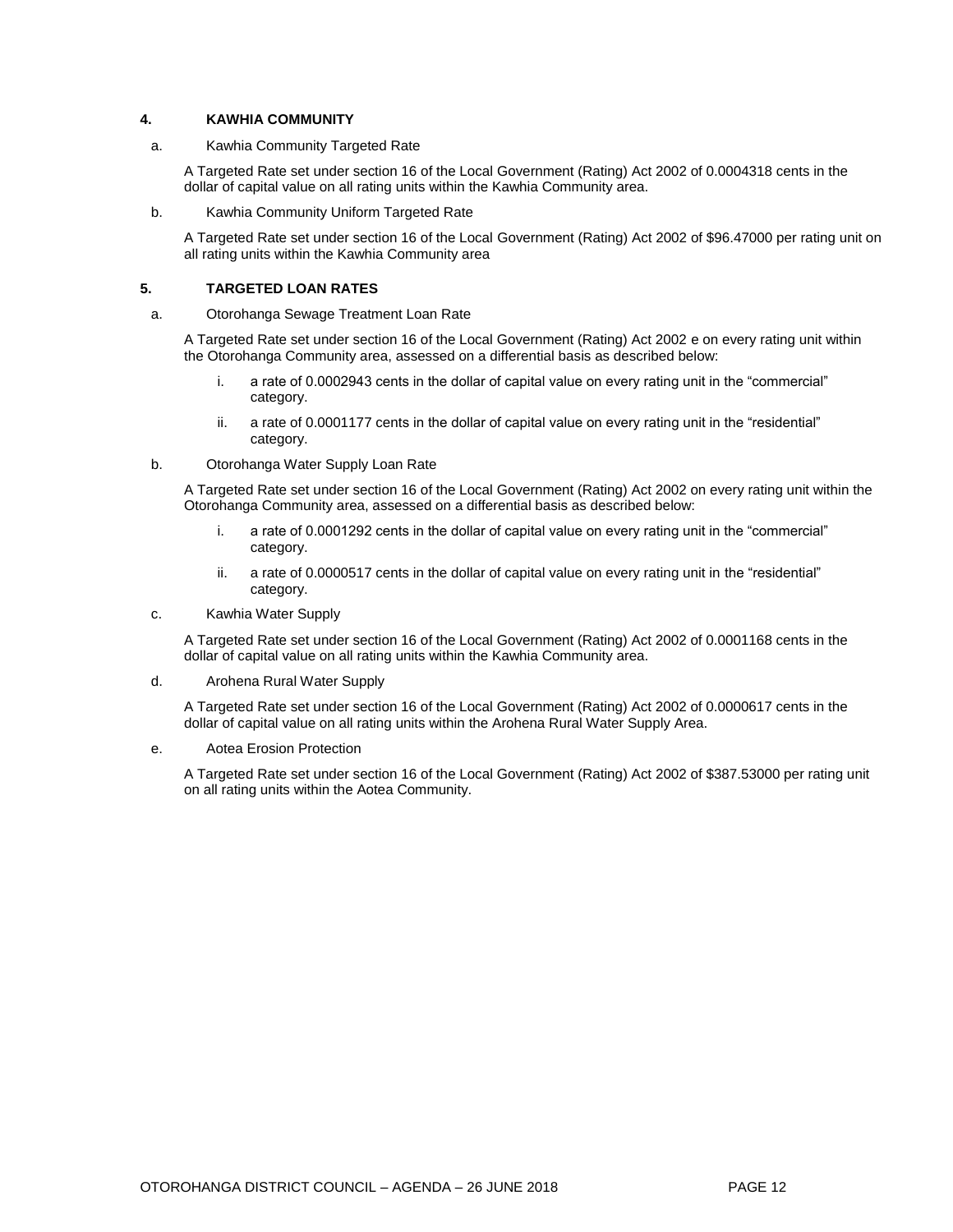#### **6. TARGETED RATES**

- a. Roading
	- i. A Targeted Rate set under section 16 of the Local Government (Rating) Act 2002 made of 0.0008938 cents in the dollar of capital value on all rating units within the Otorohanga District.
	- ii. A Targeted Rate set under section 16 of the Local Government (Rating) Act 2002 made of \$320.95000 per rating unit on all rating units within the Otorohanga District.
- b. Security Patrol
	- i. A Targeted Rate set under section 16 of the Local Government (Rating) Act 2002 made of 0.0007523 cents in the dollar of capital value on all rating units within the "Security Patrol Area" in the Otorohanga Community
	- ii. A Targeted Rate set under section 16 of the Local Government (Rating) Act 2002 made of \$377.58000 per rating unit on all rating units within the "Security Patrol Area" in the Otorohanga **Community**
- c. Otorohanga CBD Development Rate
	- i. A Targeted Rate of 0.0001049 cents in the dollar on the capital value of all rating units in the "commercial" category of the Otorohanga Community.
	- ii. A Uniform Targeted Rate of \$144.83000 per rating unit on each rating unit units in the "commercial" category of the Otorohanga Community.
- d. Aotea Erosion Targeted Rate

A Targeted Rate set under section 16 of the Local Government (Rating) Act 2002 of \$86.01000 per rating unit on all rating units within the Aotea Community.

e. District Halls

A Targeted Rate set under section 16 of the Local Government (Rating) Act 2002 for all rating units within the defined hall areas as follows:

| HALL SEPARATE RATING<br><b>DISTRICT</b> | RATE IN \$ | <b>RATING SYSTEM</b> | <b>UNIFORM</b><br><b>ANNUAL</b><br><b>CHARGE</b> |                 |
|-----------------------------------------|------------|----------------------|--------------------------------------------------|-----------------|
| Arohena                                 | 0.0000050  | capital value        | \$45.00                                          | Per rating unit |
| Kio Kio                                 | 0.000006   | capital value        | \$20.00                                          | Per rating unit |
| Tokanui Crossroads                      |            |                      | \$20.00                                          | Per rating unit |
| Puketotara/ Ngutunui                    | 0.000003   | capital value        | \$9.00                                           | Per rating unit |
| Otewa                                   |            |                      | \$18.00                                          | Per rating unit |
| Honikiwi                                | 0.000013   | capital value        |                                                  |                 |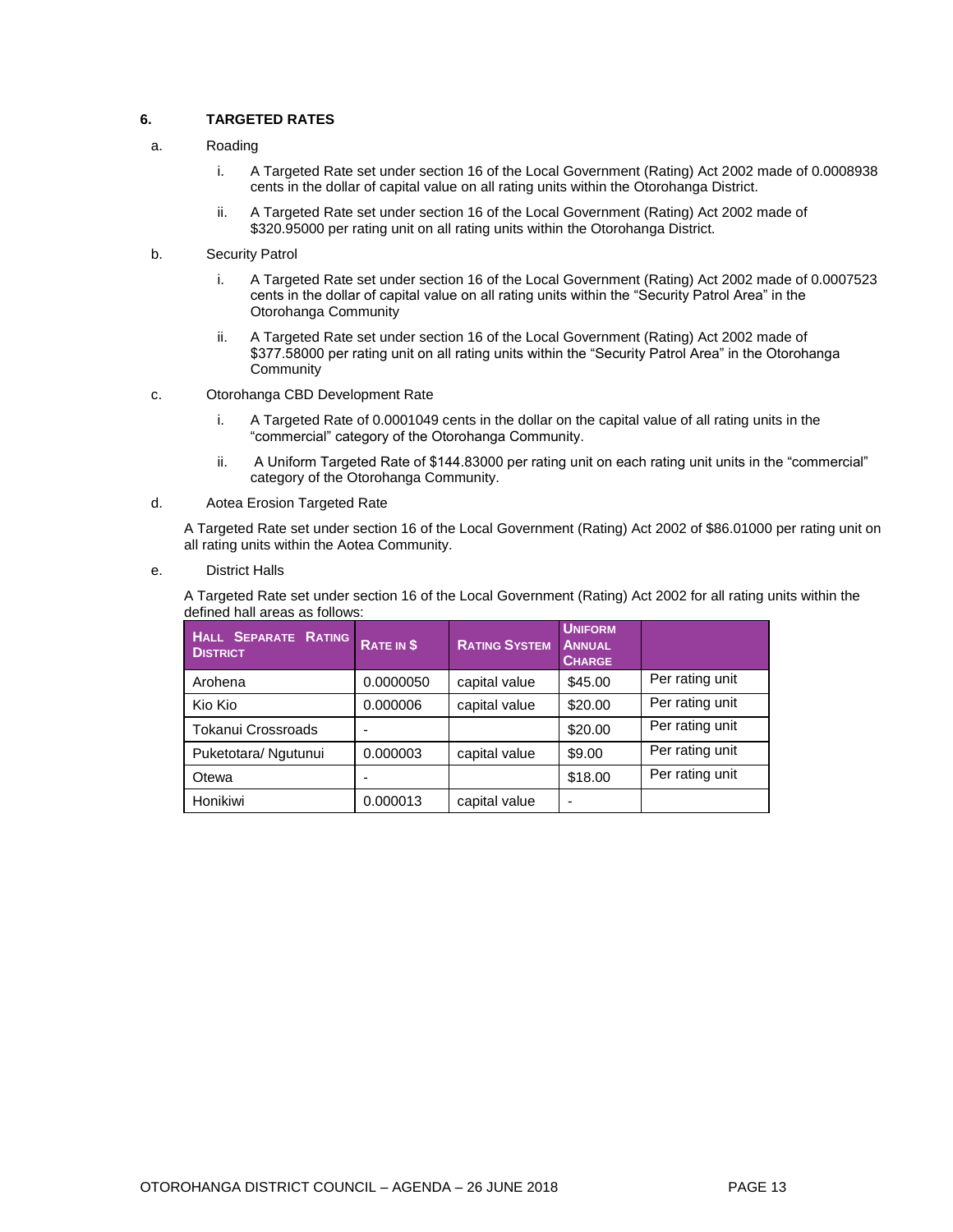#### **7. TARGETED REFUSE RATES**

#### **Otorohanga Community**

A Targeted Rate set under section 16 of the Local Government (Rating) Act 2002 of \$93.51000 per separately used or inhabited part on all rating units within the Otorohanga Refuse Collection Area. **Kawhia Community**

A Targeted Rate set under section 16 of the Local Government (Rating) Act 2002 of \$219.90000 in respect of each separately used or inhabited part of a rating unit in the Kawhia Refuse Collection Area.

#### **8. TARGETED WATER RATES**

Otorohanga Community

- a. A Targeted Rate set under section 16 of the Local Government (Rating) Act 2002 of \$380.15000 on every separately used or inhabited part of a rating unit within the Otorohanga Community which receives an ordinary supply of water from the Otorohanga Community Water Supply.
- b. A Targeted Rate set under section 16 of the Local Government (Rating) Act 2002 of \$380.15000 on every separately used or inhabited part of a rating unit located outside the Otorohanga Community which receives an ordinary supply of water from the Otorohanga Community Water Supply.

Kawhia Community

c. A Targeted Rate set under section 16 of the Local Government (Rating) Act 2002 of \$490.57000 on every separately used or inhabited part of a rating unit, which receives an ordinary supply of water within the Kawhia Community.

#### **9. TARGETED SEWERAGE RATES**

A Targeted Rate set under section 16 of the Local Government (Rating) Act 2002 of \$312.04000 for the first water closet or urinal and \$0 for the second to fourth, \$44.44000 for subsequent closets or urinals, on every separately used or inhabited part of a rating unit connected, either directly or through a private drain to the Otorohanga Community Sewerage Scheme.

#### **10. TARGETED RATES FOR EXTRAORDINARY WATER SUPPLY**

Otorohanga Community

- a. A targeted rate for water supply, set under section 19 of the Local Government (Rating) Act 2002, of \$0.57 cents per cubic metre of water consumed in excess of 220 cubic metres, for each rateable rating unit within the Otorohanga Community on a metered supply.
- b. A targeted rate for water supply, set under section 19 of the Local Government (Rating) Act 2002, of \$0.76 cents per cubic metre of water consumed for each non-rateable separate rating unit within the Otorohanga Community with a minimum charge of \$308.12 per annum.
- c. A Targeted Rate set under section 16 of the Local Government (Rating) Act 2002 of \$308.12 on every nonrateable separate rating unit located inside the Otorohanga Community which receives a supply of water from the Otorohanga Community Water Supply.
- d. A targeted rate for water supply, set under section 19 of the Local Government (Rating) Act 2002, of \$0.76 cents per cubic metre of water consumed for each separate rating unit whether rateable or non-rateable outside the Otorohanga Community on a metered supply.
- e. A targeted rate for water supply, set under section 16 of the Local Government (Rating) Act 2002, of \$102.22 per meter for each separate rating unit whether rateable or non-rateable receiving an extraordinary supply from the Otorohanga Community Water Supply.

Kawhia Community

- a. A targeted rate for water supply, set under section 19 of the Local Government (Rating) Act 2002, of \$1.01 cents per cubic metre of water consumed in excess of 220 cubic metres, for each rating unit, whether rateable or nonrateable, within the Kawhia Community on a metered supply.
- b. A targeted rate for water supply, set under section 19 of the Local Government (Rating) Act 2002, of \$1.17 cents per cubic metre of water consumed in excess of 220 cubic metres, for each rating unit, whether rateable or nonrateable, outside the Kawhia Community on a metered supply, with a minimum charge of \$431.07.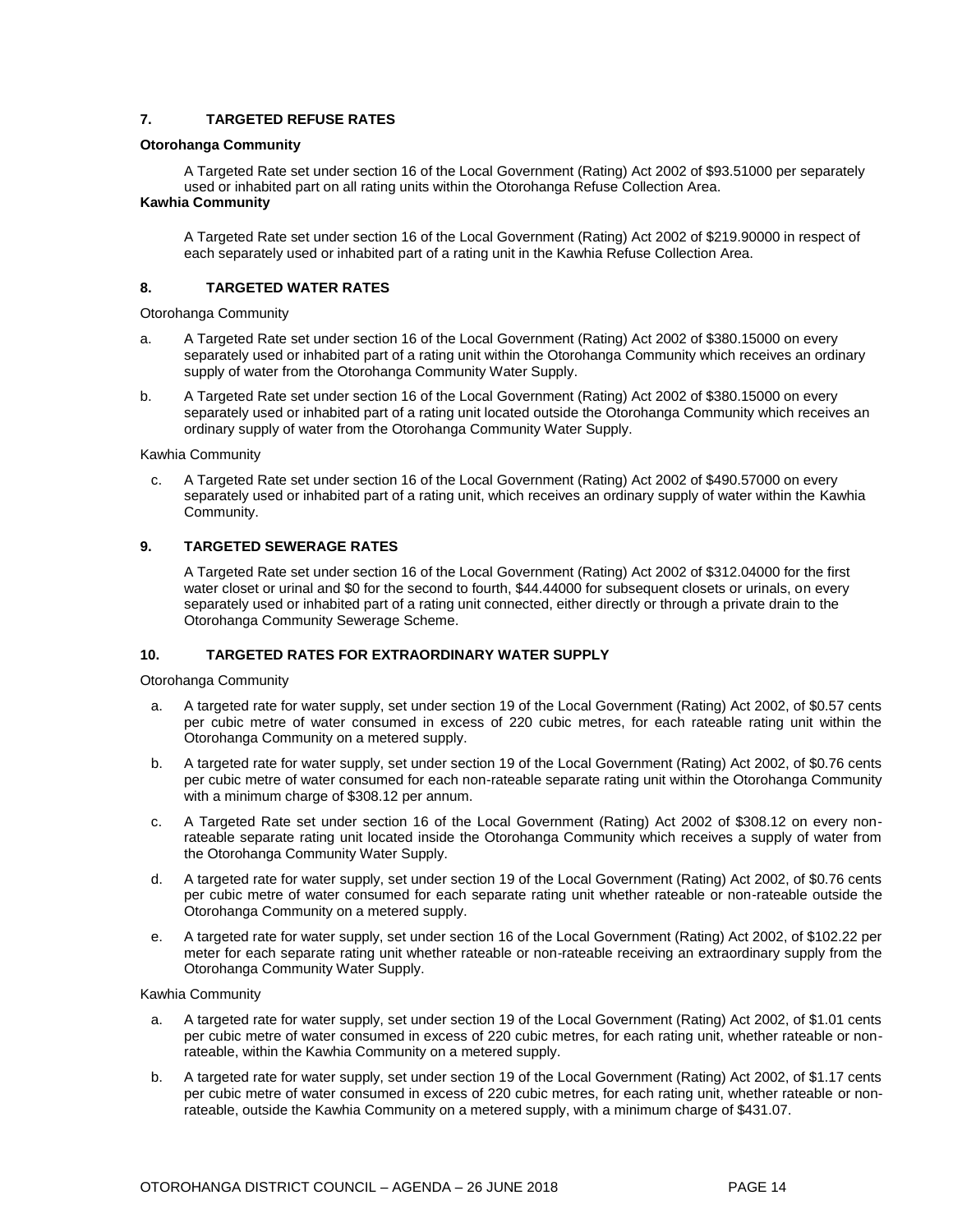- c. A targeted rate for water supply, set under section 16 of the Local Government (Rating) Act 2002, of \$102.22 per meter for each separate rating unit whether rateable or non-rateable receiving an extraordinary supply from the Kawhia Community Water Supply.
- d. A targeted rate for water supply, set under section 19 of the Local Government (Rating) Act 2002, of \$10.22 cents per cubic metre of water consumed between the period of 20 December 2016 and 20 February 2017, for each rating unit meeting the Peak Season Metered Water Charges criteria, within the Kawhia Community on a metered supply.

#### **11. RURAL WATER SUPPLIES**

- a. A targeted rate for water supply, set under section 19 of the Local Government (Rating) Act 2002, of \$0.46 cents per cubic metre of water consumed, whether rateable or non-rateable, within the Arohena Rural Water Supply Area.
- b. A targeted rate for water supply, set under section 16 of the Local Government (Rating) Act 2002, of \$377.78 per meter within the Arohena Rural Water Supply Area.
- c. A targeted rate for water supply, set under section 19 of the Local Government (Rating) Act 2002, of \$0.43 cents per cubic metre of water consumed, whether rateable or non-rateable, within the Ranginui Rural Water Supply Area.
- d. A targeted rate for water supply, set under section 16 of the Local Government (Rating) Act 2002, of \$1,800.00 for the first meter per property within the Ranginui Rural Water Supply Area.
- e. A targeted rate for water supply, set under section 19 of the Local Government (Rating) Act 2002, of \$1.00 cents per cubic metre of water consumed, whether rateable or non-rateable, within the Tihiroa Rural Water Supply Area.
- f. A targeted rate for water supply, set under section 16 of the Local Government (Rating) Act 2002, of \$400.00 per meter within the Tihiroa Rural Water Supply Area.
- g. A targeted rate for water supply, set under section 19 of the Local Government (Rating) Act 2002, of \$0.56 cents per cubic metre of water consumed, whether rateable or non-rateable, within the Waipa Rural Water Supply Area.
- h. A targeted rate for water supply, set under section 16 of the Local Government (Rating) Act 2002, of \$130.00 per meter within the Waipa Rural Water Supply Area

**That** the Council adopt the definitions for its differential categories set out in the funding impact statement contained in the 2018/28 Long Term Plan as its differential rating categories for the year.

**That** with the exception of water by meter charges, all rates will be payable in two equal instalments with the due dates for payment being:

| Instalment One | 31 August 2018  |
|----------------|-----------------|
| Instalment Two | 25 January 2019 |

**That** water by meter charges will be payable in two instalments with the due dates for payment being:

| Instalment One | 31 August 2018  |
|----------------|-----------------|
| Instalment Two | 25 January 2019 |

**That** the Council apply the following penalties as follows:

a. A charge of 10 percent on so much of any instalment, excluding metered water charges, that has been assessed after 1 July 2018 and which is unpaid after the due dates below:

| Instalment One | 31 August 2018  |
|----------------|-----------------|
| Instalment Two | 25 January 2019 |

b. A charge of 5 percent on so much of any metered water charges instalment that has been assessed after 1 July 2018 and which is unpaid after the due dates below:

| Instalment One | 31 August 2018  |
|----------------|-----------------|
| Instalment Two | 25 January 2019 |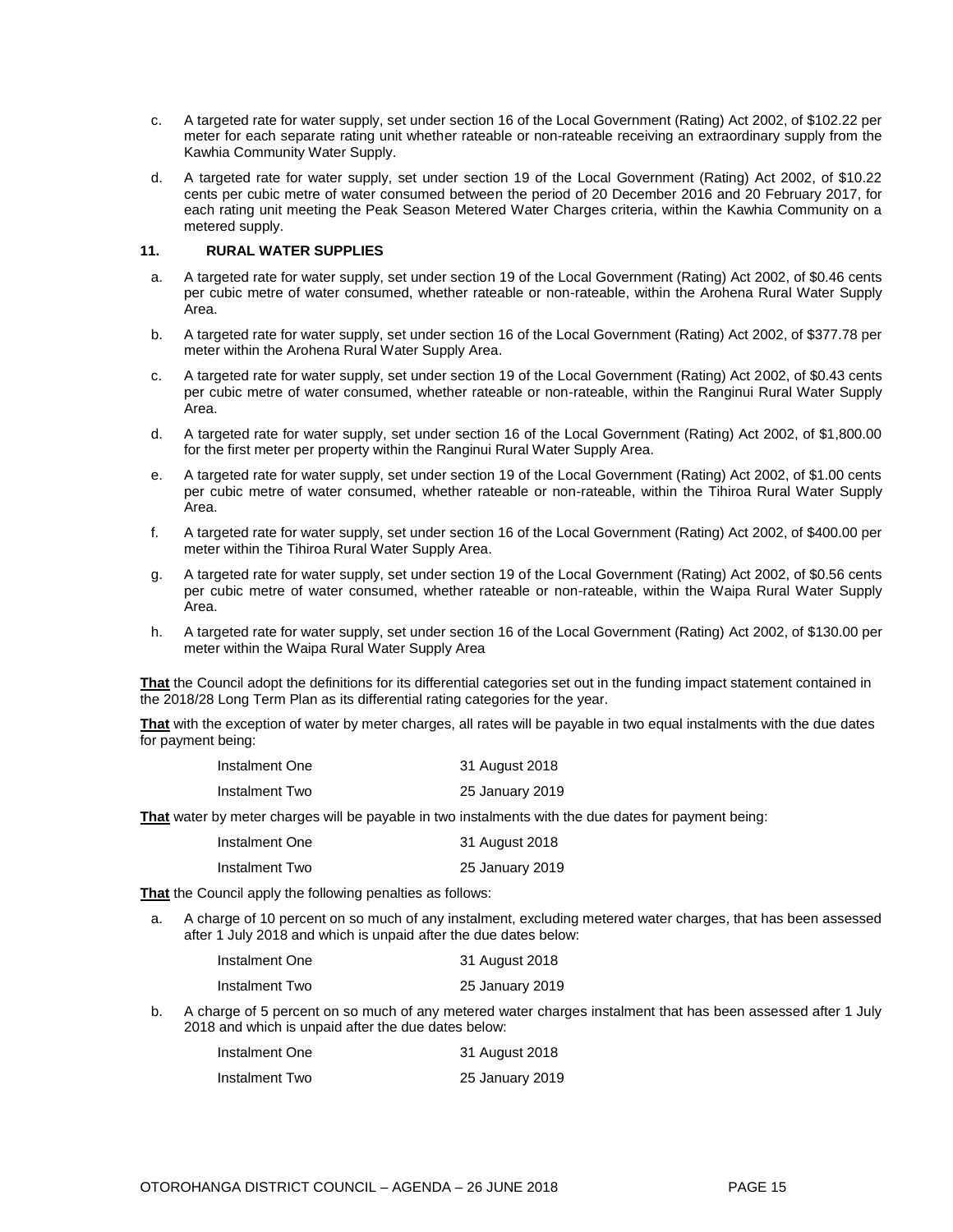- c. A charge of 10 percent on so much of any rates, excluding metered water charges, assessed before 1 July 2018 that remain unpaid on 1 July 2018
- d. A further amount of 10 percent on any rates, excluding metered water charges, to which a penalty has been added under (c) if rates remain unpaid on 4 January 2018.

**That** rates shall be payable at any of the following places:

- a. The council offices, 17 Maniapoto Street, Otorohanga
- b. Using online banking or direct debit facilities established by the Council

#### **GD Bunn CORPORATE SERVICES MANAGER**